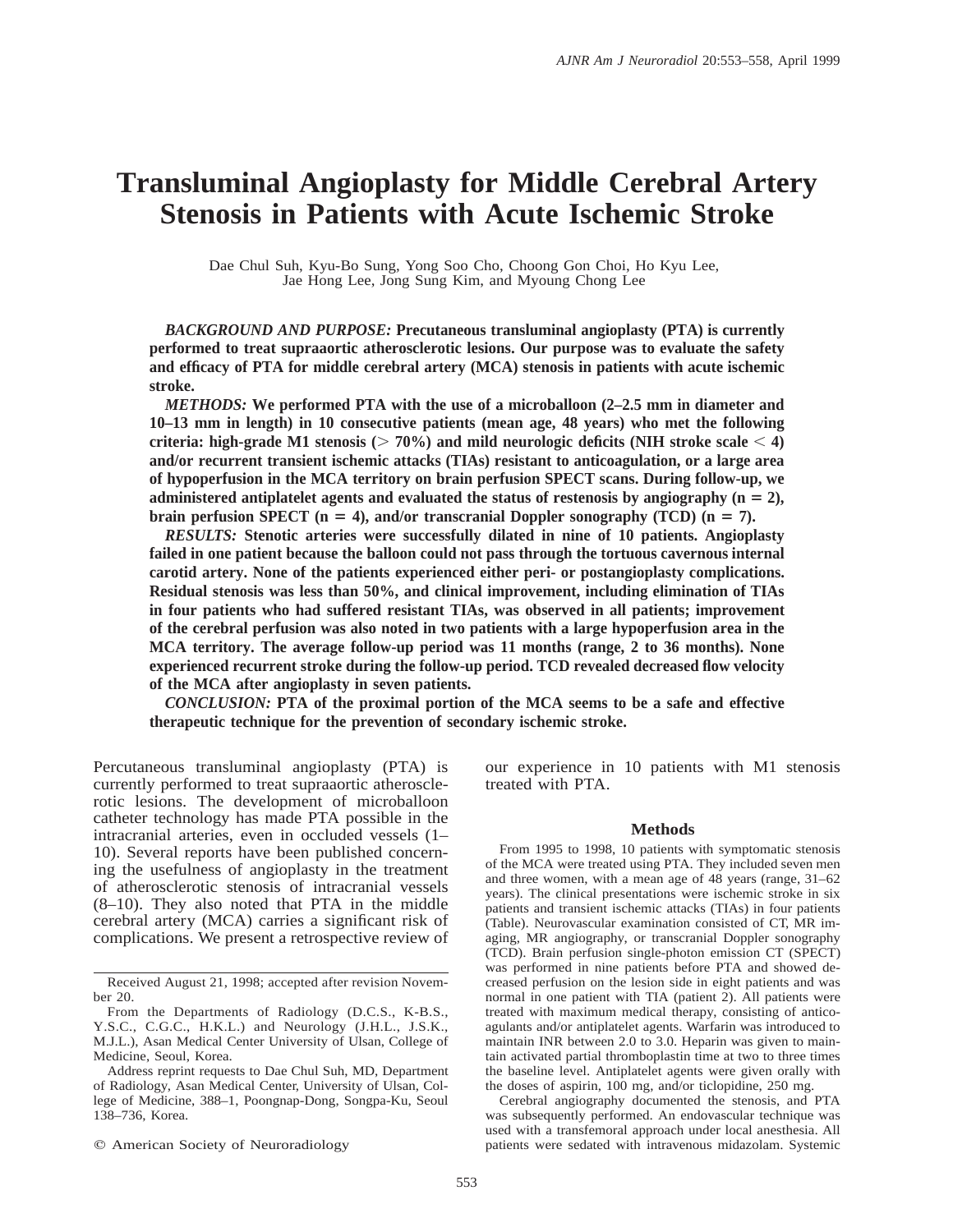|                |             |               |                                          |           | Percentage (%)<br>of Stenosis | Diam. $\times$ Length |            | Time to Follow-up Studies               |                                            | Follow-up<br>Period of<br>Clinical |
|----------------|-------------|---------------|------------------------------------------|-----------|-------------------------------|-----------------------|------------|-----------------------------------------|--------------------------------------------|------------------------------------|
| Case           | Age/Sex     | Stenosis Site | Clinical Findings                        | Pre       | Post                          | of Balloon (mm)       | SPECT      | Angiography                             | TCD (R/L cm/s)                             | (mo)                               |
|                | 31/M        | R M1          | Multiple TIAs                            | $\infty$  | $\circ$                       | $2 \times 10$         | 5d; NC     | 8 mo; no restenosis<br>2 mo; remodeling | 8 mo; 151/71                               | $\approx$                          |
| $\mathcal{L}$  | 49/M        | R M1          | TIA with L hemiparesis                   | 80        | 0                             | $2.5 \times 10$       | g          | g                                       | 36 mo; 170/77<br>29 mo; 186/81             | 36                                 |
| 3              | 62/M        | LM1           | Stroke with aphasia, R hemi-<br>paresis  | 80        | $\Omega$                      | $2 \times 10$         | 1 d; NC    | g                                       | £                                          | ৩                                  |
| ᆉ              | 50/M        | L M1          | Stroke with aphasia                      | $\approx$ | $\frac{1}{2}$                 | $2.5 \times 13$       | $\infty$   | 7 mo; NC                                | 9 mo; 48/157<br>2 d: 42/119<br>Pre; 43/215 |                                    |
| 5              | 43/M        | L M1          | Stroke with R hemiparesis,<br>dysarthria | $\approx$ | $\overline{30}$               | $2.5 \times 13$       | 1 d; incr  | g                                       | 1 mo; 52/107<br>4 mo; 55/111               | $\supseteq$                        |
| $\circ$        | M/67        | R M1          | Stroke with L hemiparesis                | $\approx$ | $\vdots$                      | Failed PTA            | 1 mo; decr | Ê                                       | ę                                          | $\supseteq$                        |
| $\overline{ }$ | 45/F        | R M1          | Stroke with L hemiparesis                | $\approx$ | $\overline{4}$                | $2 \times 13$         | g          | g                                       | Pre; 281/110<br>4 d; 154/102               |                                    |
| ${}^{\infty}$  | 53/M        | R M1          | Stroke with L hemiparesis                | 50        | $\circ$                       | $2 \times 10$         | g          | Ê                                       | $\triangleq$                               | $\subseteq$                        |
| $\circ$        | $60 \times$ | L M1          | $\mathbb{H}$                             | $\approx$ | $\mathfrak{D}$                | $2\times10$           | g          | g                                       | 1 d; ND/168<br>Pre; 60/346                 | $\mathbf 2$                        |
| $\supseteq$    | 42/F        | L M1          | TIA with R hemiparesis                   | $\infty$  | $\sqrt{4}$                    | $2 \times 10$         | g          | g                                       | Pre; 113/300<br>2 d; 82/218                | 2                                  |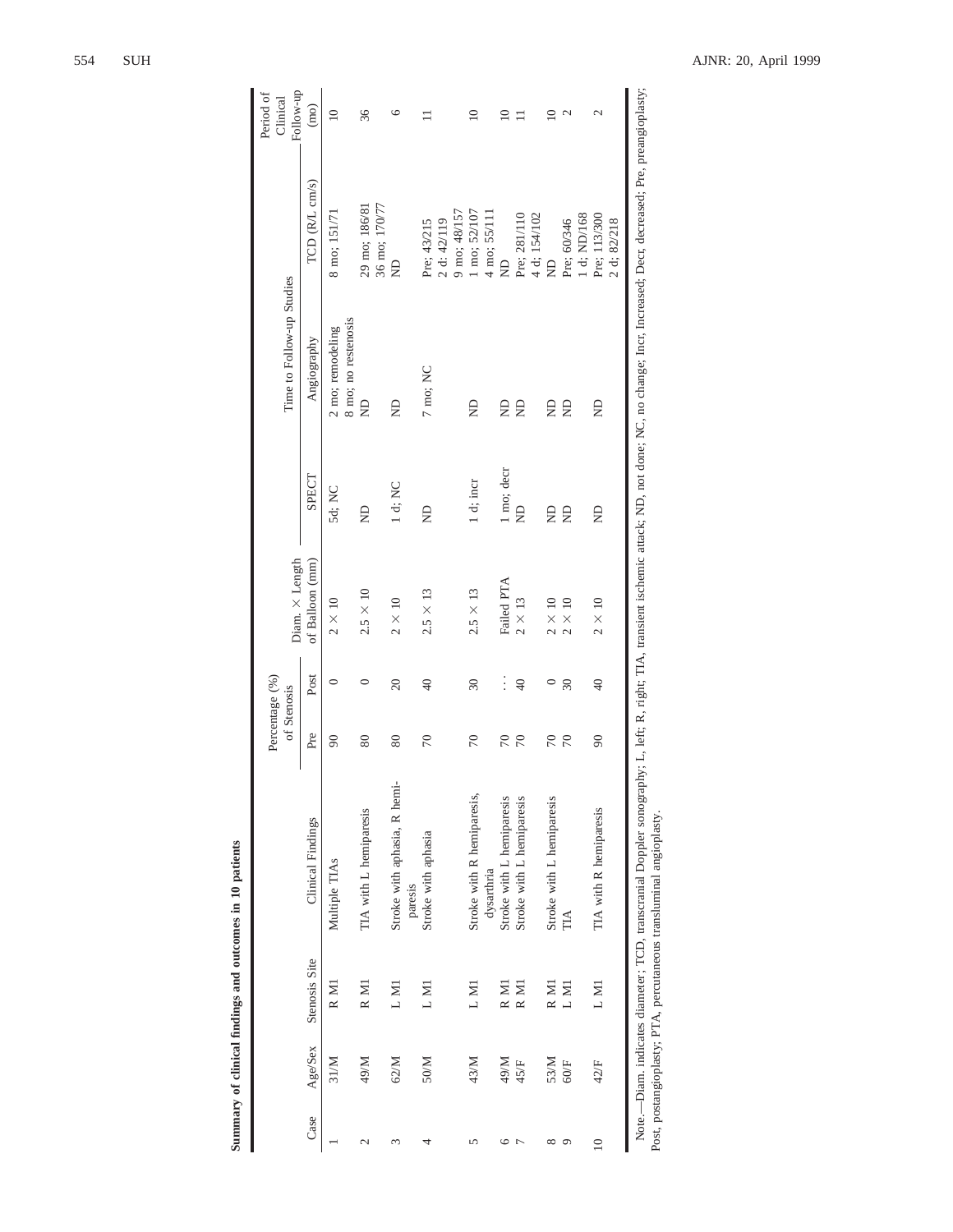

heparinization was achieved by giving intravenous heparin and determining the activated clotting time (two to three times the baseline value). Heparinization was continued for at least 24 hours after PTA. After a 6F guiding catheter was introduced into the internal carotid artery, 50 to 100  $\mu$ g of nitroglycerin was injected through the guiding catheter into the stenotic vessel to prevent or treat spasm at the site of the PTA. A microballoon was coaxially inserted along the microguidewire. The balloon diameter ranged from 2 to 2.5 mm and its length was 10 to 13 mm. A Stealth balloon catheter (Boston Scientific Corp, Boston, MA) was used in five patients, a Stratus (Medtronic; Microinterventional Systems Inc, Sunnyvale, CA) in two, and a Viva primo 18 (Boston Scientific Corp) in three patients. The balloon was inflated two to three times at 6 to 8 atm for less than 20 seconds. Following PTA, selective angiography was performed to determine the degree of dilatation and whether dissection had occurred, and to evaluate the intracranial circulation for signs of distal embolization. The patient's neurologic state was carefully observed before, during,

and after the PTA procedure. The arteries subjected to PTA were slightly underdilated to prevent potential vessel rupture. A technically successful PTA was defined as one leaving a residual stenosis of 50% or less. Seven patients have been followed up with TCD to check for restenosis. Follow-up angiography was performed in one patient after 3 and 8 months and in another patient after 7 months. Mean clinical follow-up time was 11 months (range, 2–36 months).

## **Results**

The clinical presentation, imaging studies, angiographic findings, outcome, and follow-up findings are summarized in the Table. PTA was successfully performed in nine patients; in one patient, the balloon catheter could not be advanced owing to a tortuous internal carotid artery. The angiographic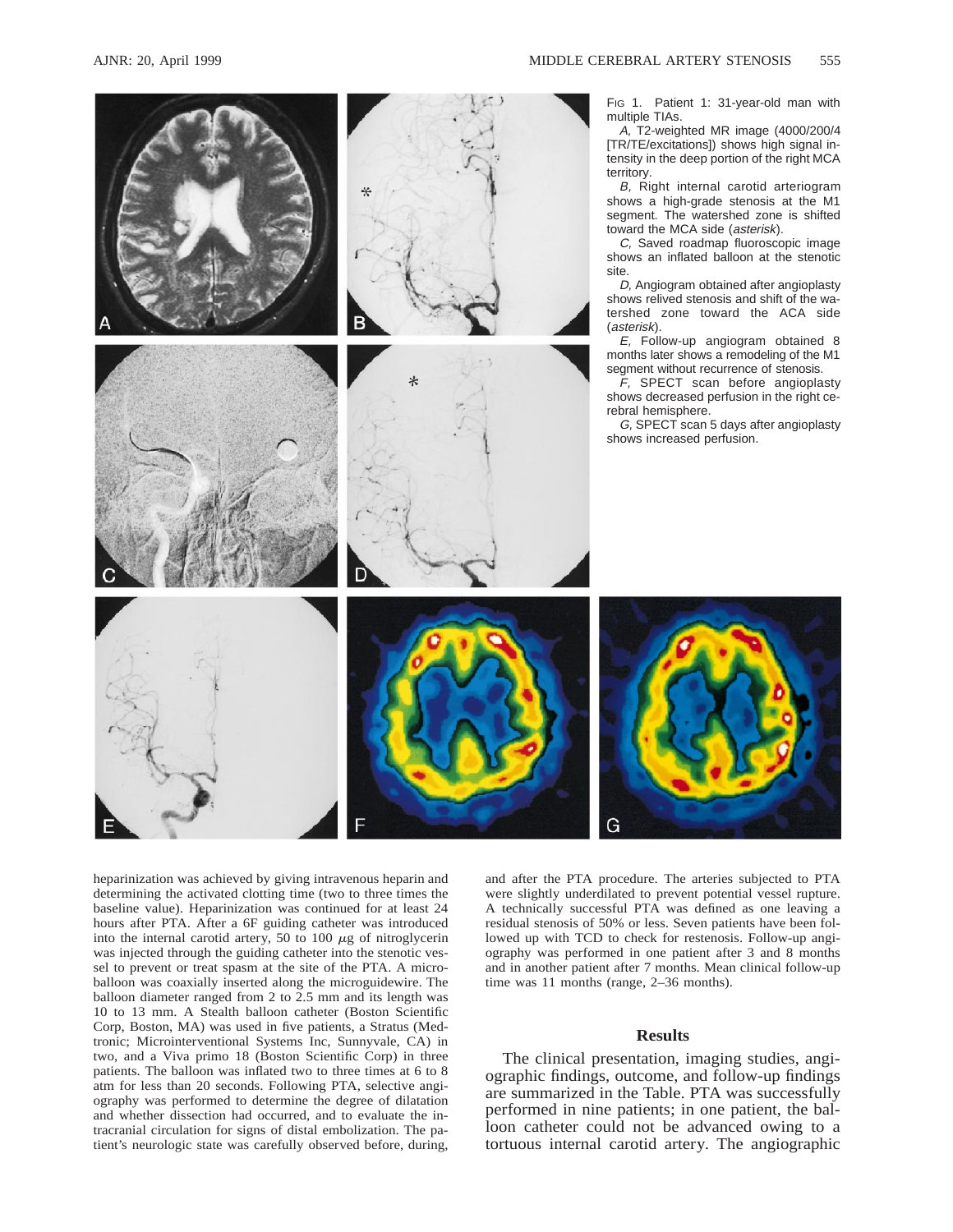FIG 2. Patient 7: 45-year-old woman with stroke.

A, Right internal carotid arteriogram shows tight stenosis with ulceration in the M1 seament.

B, Saved roadmap fluoroscopic image shows a dilated balloon at the stenotic site.

C, Angiogram obtained after angioplasty shows a focal spasm at the distal end of the balloon position (arrow).

D, Final angiogram obtained after nitroglycerin infusion shows no further spasm and improved flow into the MCA.



signs of successful angioplasty included residual stenosis of the lesion of less than 50% ( $n = 9$ ), increased flow of contrast agent into the MCA (n  $= 9$ ), and shift of the watershed zone between the anterior cerebral artery (ACA) and the MCA toward the ACA side owing to increased flow into the MCA ( $n = 3$ ). Shift of the watershed zone was not noted in two patients who had a hypoplastic A1 and in four patients who had a normal A1 segment. A small filling defect suggesting intimal dissection was noted at the angioplasty site in two patients. However, flow into the MCA was improved despite the filling defect in those patients. Follow-up perfusion SPECT was performed in four patients within 1 month after angioplasty. Perfusion had improved in two, has remained the same in one, and was aggravated in one patient in whom angioplasty failed. There was no symptomatic recurrence of stroke or TIA during the follow-up period (range, 2–36 months; mean, 11 months).

## **Discussion**

The efficacy of angioplasty in the M1 segment has not yet been determined  $(1-10)$ . Our experience in nine patients showed no symptomatic recurrence in any patient during the 10-month mean followup period. Although angiographic restenosis was not completely evaluated in our patients, except in two in whom there was no evidence of restenosis, TCD examination of seven patients revealed decreased flow velocity after angioplasty, even though the velocity did not return to the normal level. Restenosis should be evaluated by follow-up angiography because the TCD examination is somewhat operator-dependent and sometimes unreliable. In one of our patients, restenosis was suggested on the basis of increased flow velocity on TCD, but angiography showed no change of the M1 segment 7 months after angioplasty. However, because of the lack of long-term follow-up results, we are not sure that angioplasty of the MCA had a significant effect on the long-term natural history of these patients' disease.

Angiographic signs of successful angioplasty include relieved stenosis, improved flow into the MCA, and shift of the watershed zone between the MCA and the ACA onto the normal side. This shift of watershed zone was detected in three patients in whom the zone shifted toward the MCA side because of hypoperfusion of the MCA before angioplasty (Fig 1). To ensure visualization of the hemodynamic changes within the cerebral hemisphere, we included the whole brain of the patients within the field of the selected image intensifier when we obtained angiograms before and after angioplasty. The angiographic shift of the watershed zone was identified and compared when the contrast agent filled both cortical branches of the MCA and the ACA. Detection of the angiographic shift of the watershed zone seemed to be a usable sign of successful angioplasty and was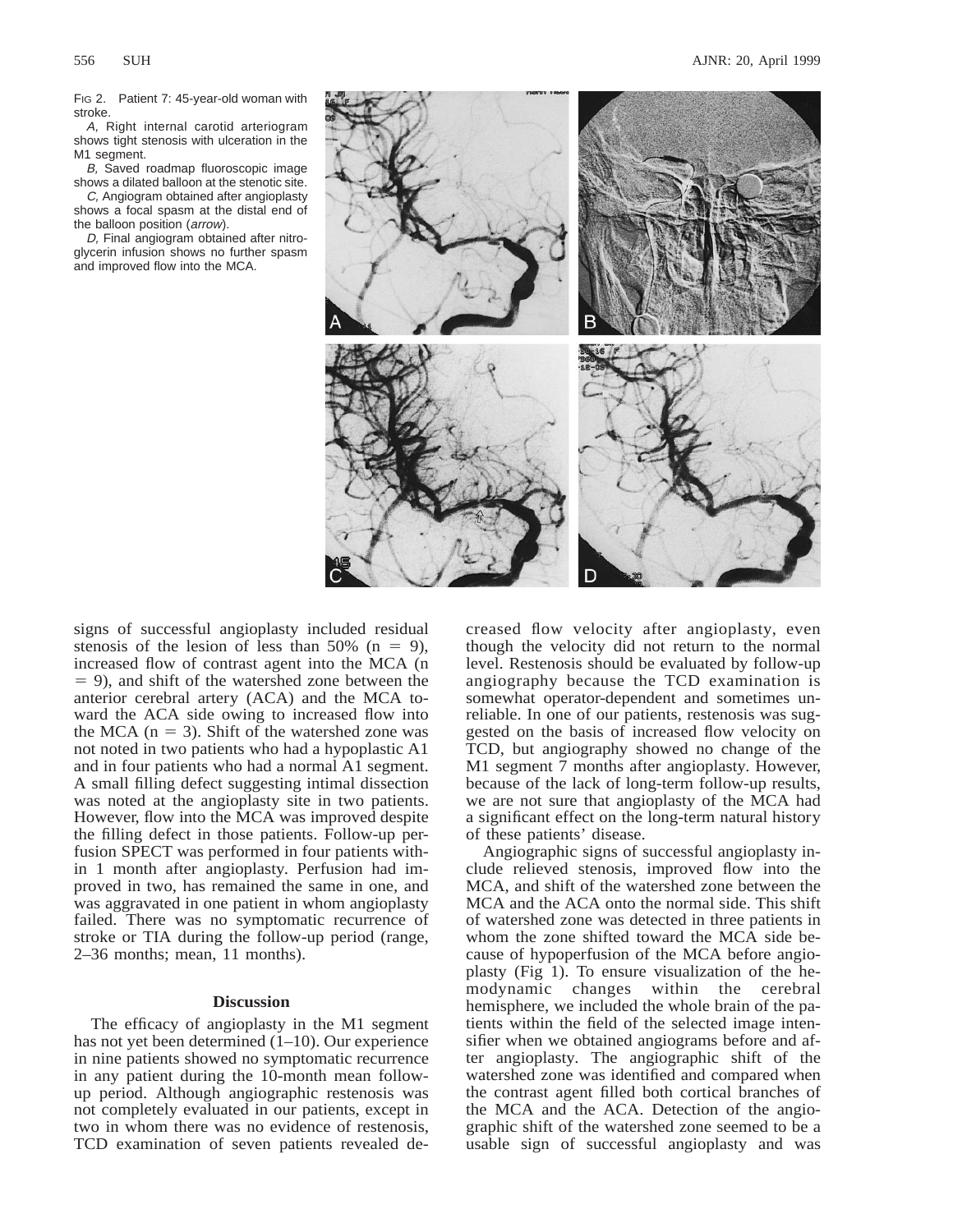unique in our series; it has not yet been described in the literature.

Angioplasty of the MCA has been performed under high risk. Touho (3) reported the results of MCA angioplasty in nine patients. Among them, six had M1 lesions and three had M2 lesions. Two patients with stenosis in the M1 segment suffered transient aggravation of hemiparesis after PTA, which improved to better than that before the procedure within 1 month. Takis et al (4) reported an experience in a patient with a 90% stenosis of the MCA at the M1 segment. Although residual stenosis was not noted on the angiogram obtained immediately after angioplasty, symptomatic vasospasm developed 1 hour later. Angiography showed occlusion at the angioplasty site, which had not responded to local infusion of 300 mg of papaverine and 20 mg of alteplase for thrombolysis. In our experience with 10 patients, there was no significant complication either during or after angioplasty. We believe that this result is most likely attributable to the exactness of the measurement of the lumen size, to the slight underdilatation of the stenotic M1, and to the choice of the most suitable microballoon for each patient. We used a spherical metallic coin as a reference during angiography and measured the lumen size with the software program in the angiographic unit.

Overdilatation seems to be dangerous when performing angioplasty of intracranial vessels. Purdy et al (8) effected an overdilatation in a patient with a silicone balloon that was larger than the vessel size. Although the patient remained asymptomatic and the procedure resulted in improved cerebral perfusion, the angioplasty caused severe spasm of the MCA for an ensuing 45 minutes. On the other hand, Tsai et al (7) minimized the risk of complication by underdilating the stenosis, because cerebral blood flow may be restored to normal with 50% of the normal-vessel caliber. Successful PTA was performed in two patients without causing any problems. Nakano et al (6) successfully treated 10 patients using 2- to 2.5-mm microballoons. They set the initial goal of angioplasty at 50% stenosis, keeping the dilatation force within 2 to 3 atm to prevent arterial rupture or spasm.

Two of our patients had a filling defect in the wall or lumen of the MCA after angioplasty. We thought it resulted from the angioplasty, not from the actual dissection of the intima, which could compromise flow into the MCA. Flow of contrast agent into the MCA was improved in those patients and there was even a shift of the watershed zone onto the ACA side in one patient. Our patients did not experience any new neurologic deficit after angioplasty. Therefore, we thought the filling defects at the site of angioplasty in two patients seemed to be caused by a longitudinal intimal tear as a response to the angioplasty. We used a monorail microballoon catheter of the type used for coronary angioplasty in three patients because we could load a flexible stent onto the balloon catheter without an exchange guidewire in order to insert the stent immediately in case of flow arrest caused by inadvertent dissection at the angioplasty site. Fortunately, dissection did not occur.

We postulate that angioplasty of the MCA is different from that of the extracranial vessels, in that the MCA is in the subarachnoid space and floats in the cerebrospinal fluid. There is no supporting connective tissue around the vessel. Therefore, risk of serious or even fatal rupture is very high. Underdilatation seems to be important to prevent vessel rupture or spasm (6–8). When there is resistance in the balloon catheter, forceful introduction of the balloon is dangerous. We switched to another type of microballoon catheter in case of high resistance during insertion of the microballoon. The second difference is that the MCA has cortical branches that receive leptomeningeal collaterals through anterior and posterior cerebral arteries. The collateral flow cannot be estimated and is occasionally grossly insufficient when the M1 is suddenly occluded. In such cases, we need to inflate the microballoon quickly and effectively. Inflation in 10 to 20 seconds is usually enough at 6 to 8 atm.

When stenosis of the M1 segment involves the origin of the lenticulostriate arteries, occlusion of these arteries can theoretically occur after angioplasty, However, we did not experience symptomatic complications related to occlusion of the lenticulostriate arteries. This result may suggest that those branches of the lenticulostriate arteries originating in the target vessel are not compromised after angioplasty.

One patient experienced spasm of the M1 segment after deflation of the microballoon (Fig 2). Spasm can be induced during insertion or inflation of the microballoon. We used nitroglycerin (50 to 100  $\mu$ g) to prevent or relieve spasm in the M1 segment (7, 11). Careful introduction of the microballoon into the carotid siphon seems important to avoid vessel injury or spasm. It is also necessary to evaluate the course of the internal carotid artery before angioplasty. We were unable to pass three different types of microballoon into a patient with a tortuous carotid siphon.

## **Conclusion**

Angioplasty of the MCA seems to be an effective and safe procedure for relieving stenosis of the M1 and for preventing acute ischemic stroke while not causing any symptomatic complication or symptomatic recurrence. Further long-term angiographic follow-up will be necessary to evaluate the restenosis process.

## **Acknowledgment**

We thank Bonnie Hami, Department of Radiology, University Hospitals of Cleveland, for editorial assistance in the preparation of the manuscript.